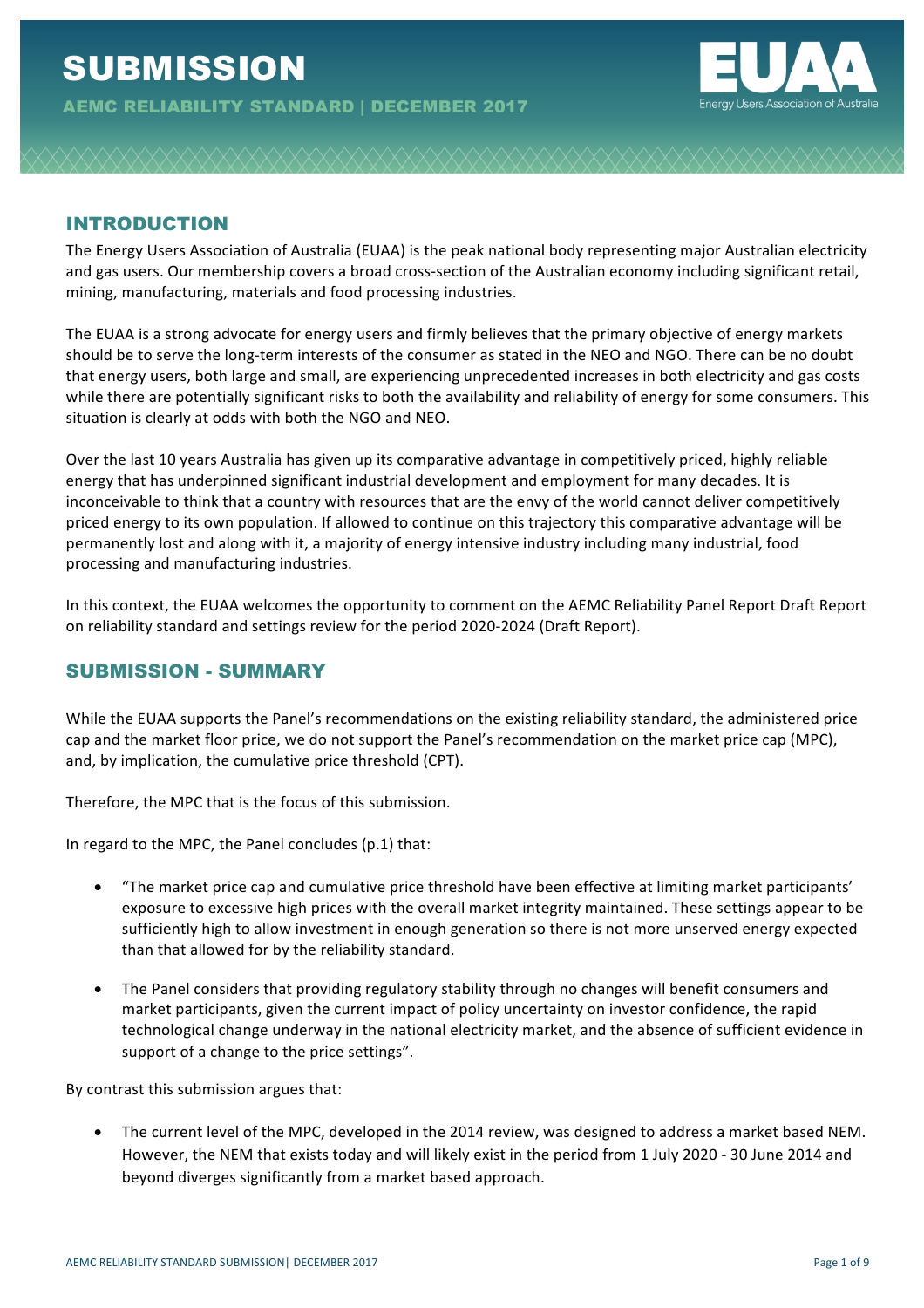

- In the market based NEM, it was appropriate for the AEMC to set the market price cap to give the right incentives for market participants to:
	- $\circ$  invest in new dispatchable generation capacity to achieve the reliability standard, and
	- $\circ$  protect market participants and consumers from excessively high prices
- In the years since, deployment of new generation capacity has almost entirely been driven by the RET, CEFC, State Government and Territory reverse auctions and investors' view of risk e.g. carbon and gas fuel supply
- This expansion in renewables generation, increased carbon risk, a number of supply interruptions, political uncertainty and the exit of coal fired generation has led to:
	- $\circ$  a reluctance of the private sector to build any new generation capacity other than renewables
	- $\circ$  a view of both State and the Federal Government that the "energy market" broadly defined (and the various settings like the MPC) cannot ensure the reliability standard will be met
- The response of Governments has not been to strengthen the market signals for new dispatchable generation, but the very opposite which is direct intervention in the market that is unrelated to any particular MPC value. This in turn has dulled private sector interest in investing in dispatchable generation given that it does not want to have to compete with a Government owned generator.
- It is our strong contention, supported by observed behaviour of market participants, that the level of MPC is not a major factor (if a factor at all) in this new generation build and indeed the NEM is moving away from being a market relying on 'market' signals.
- A primary example of this is the National Energy Guarantee (NEG), which, from what limited details we have seen so far, will drive new investment via regulatory requirements on-market participants, and in doing so effectively replace the need for an MPC. Essentially, the more the NEM moves towards a capacity market the less is the need for an MPC anywhere near the current level.
- The Panel acknowledges that there is a lot of change going on in the NEM and for that reason supports the "stability", "certainty" and "predictability" that comes from leaving the MPC unchanged. Yet apart from a qualitative statement around the desirability of "stability" we do not believe that the Panel has met its own materiality criteria to justify its position.
- We contend that MPC stability in the current and expected market for 2020-2024 is not in the long-term interests of consumers. WE note that the only submissions to the Issues Paper supporting the concept of stability in the MPC came from generators. There were no submissions from consumers supporting the Panel's approach.
- We see the changes going on in the market and the increasing role of direct Government intervention indicating that maintaining the MPC at its current level is a policy for yesterday's market, not the market of 2020-2024.
- While the current MPC is not needed for new investment, its role in mitigating the risks of consumers being exposed to excessive prices still remains. The Draft Paper agrees with this role for the current MPC level, so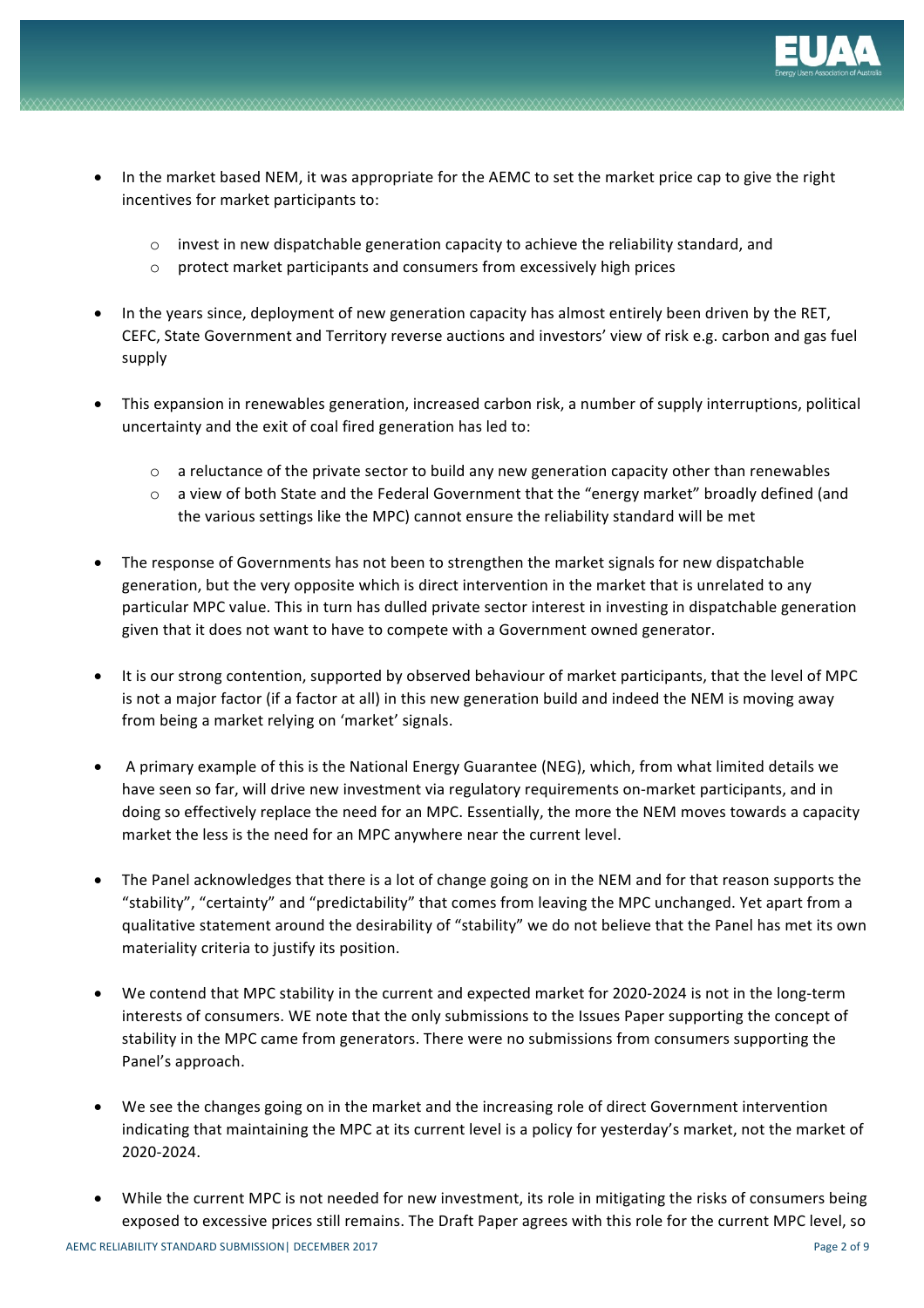

presumably a lower MPC would achieve the role of consumer protection even better. The need to exercise restraint on excessive prices seems to be an increasingly important issue to the NEO given comment around the likely operation of the NEG; we see a lower MPC fulfilling that role

So, in summary, "stability" in the MPC is not in the long-term interests of consumers – a lower MPC is.

Given the Panel's recommendations are referring to the 2020-2024 period and the current four-year cycle to review the reliability settings, we need to be aware of the risk of locking in policy in a period of such disruption and a period when there are immense changes underway through implementation of the Finkel recommendations and the work of the Energy Security Board.

The EUAA is pleased to see that  $(p.4)$ :

"The Panel is monitoring policy developments, including the status of the AEMC's rule on five-minute settlement and the National Energy Guarantee. If new decisions are made before our final report is published we will address their impact on the recommendations of this review as time permits in our final report, suggesting further work where needed including deadlines for completion.

The EUAA strongly recommends that, irrespective of the final decision on the MPC level, the Reliability Panel should reconsider the reliability settings once details of the NEG are agreed.

Finally, this submission supports many of the comments made by PIAC in its original submission on the Issues Paper and its submission on this Draft Report.

## SUBMISSION - SUBSTANTIVE COMMENTS

### What is the purpose of the regulatory framework for reliability?

The Panel argues (p.2) that:

"The regulatory framework for reliability in the national electricity market is primarily market based. Under this structure, market participants decide to invest in electricity generation, operate and maintain units and retire plant based on price signals and incentives from both the wholesale market and contract market. Expectations of future spot prices provided by the contract market, and the need for investment in new capacity to manage price risk, also impact on their decisions."

And that the purpose of the reliability settings is to  $(p.3)$ :

- Maintain the overall integrity of the market, by protecting market participants and consumers from excessively high prices.
- Allow for sufficient investment to provide electricity to the agreed reliability standard.

### What changes are going on in markets today and how are these expected to develop over the period to 2020?

The NEM is a substantially different market today that what it was even 5 years ago when the current reliability settings, including MPC, were decided. Based on current and proposed policy and regulatory settings, that difference will only be greater by 2020-2024. We believe the fundamental change will be a move away from the market based NEM to an increasingly regulated NEM with substantial Government intervention and regulation.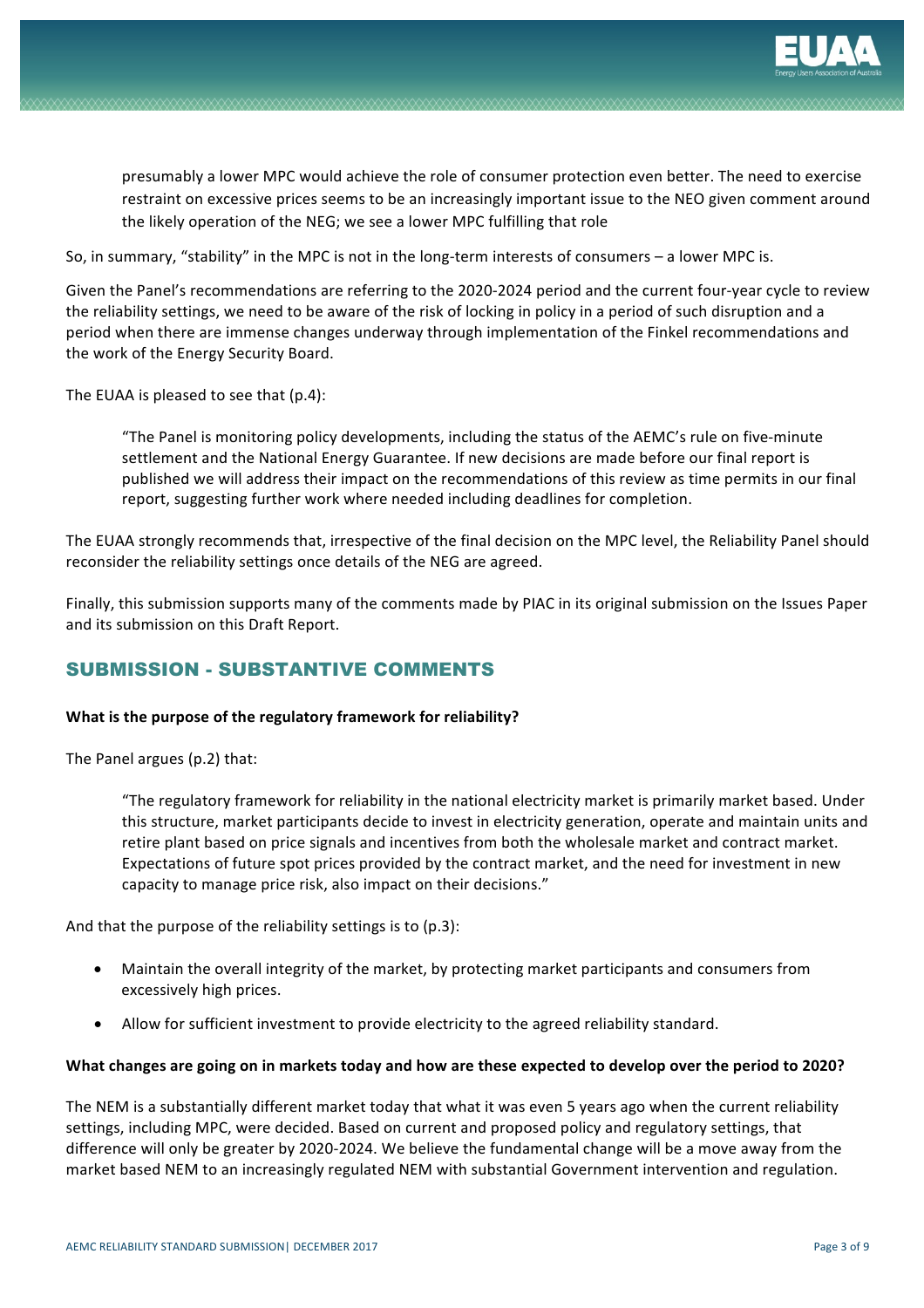

This means the role of the MPC to influence investment to achieve the reliability standard is fast disappearing and will be virtually irrelevant by the 2020-2024 period.

(i) The generation being built over recent years and up to the 2020-2024 future is renewable which is not built on the basis of a particular MPC

Renewable generation bids in at zero (or less) to ensure dispatch. It does not rely on price volatility inherent in an energy only market to reclaim the "missing money". Renewable generation gets its "missing money" from the RET certificate revenue stream or strikes an offtake PPA, not the NEM.

The deciding factors for renewable generation build include the availability of a site, preferably close to exiting network infrastructure, the ability to get an acceptable long term PPA and the availability of finance. State Governments are now giving PPAs to support the development of new renewables generation e.g. the SA Governments deal with the developers of the Port Augusta solar thermal plant to provide power to the State Government schools, hospitals and railways<sup>1</sup>.

In the four years to  $30<sup>th</sup>$  June 2017 the Clean Energy Finance Corporation had made cumulative debt and equity commitments of \$4.3b to projects with a combined value of  $$11b^2$ . In 2016/17, it financed 10 large-scale solar projects in total exceeding 500MW capacity, delivering more than \$440m in new investment commitments to accelerate projects with a combined value of \$1.3b<sup>3</sup>.

(ii) There is much more direct Government intervention in the market

The South Australian Government's recent energy policy announcement  $4$  made no reference to the role of the MPC in its discussion of how to ensure electricity reliability in that State:

"Recent events, however, have highlighted the need to fast track South Australia's energy transformation to rebuild confidence in the reliability of supply."<sup>5</sup>

instead it laid out a policy framework and mix of measures including a battery storage and renewable energy fund, a State Government owned gas fired power station and back-up diesel generation. All of these initiatives had nothing to do with the level of the MPC and everything to do with the desire of the South Australian Government to ensure reliability of supply for South Australians. In announcing the plan, the South Australian Government's policy expresses serious doubts about the ability of the NEM regulatory framework to achieve the reliability standard. The Government is not only building new generation but also legislating to enable the Minister for Energy:

"...to direct the national market in the case of an electricity supply shortfall. Ministerial direction includes the ability to direct generators to operate and direct the Australian Energy Market Operator to control flow on the interconnector.<sup>6</sup>

South Australia is not relying on the MPC to ensure enough generation is available to meet the reliability standard in South Australia. It's contracts for the 100MW Tesla battery and the 276MW of back-up diesel capacity for the next two summers and perhaps beyond, are independent of the MPC level.

<u> 1989 - Johann Barn, mars ann an t-Amhain an t-Amhain an t-Amhain an t-Amhain an t-Amhain an t-Amhain an t-Amh</u>

 $1$  "Power prices to drop due to investment in renewables" Press Release Tom Koutsantonis 18 December 2017

https://www.premier.sa.gov.au/index.php/tom-koutsantonis-news-releases/8457-power-prices-to-drop-thanks-to-investment-

in-renewables<br><sup>2</sup> CEFC 2016/17 Annual Report p.12 http://annualreport2017.cefc.com.au/media/1399/cefc-annual-report-2017.pdf<br><sup>3</sup> Ibid p.20

<sup>&</sup>lt;sup>4</sup> See "It's time to take charge of our future" http://ourenergyplan.sa.gov.au/

 $<sup>5</sup>$  Ibid p.7</sup>

 $<sup>6</sup>$  Ibid p.4</sup>

AEMC RELIABILITY STANDARD SUBMISSION| DECEMBER 2017 **Page 1 of 9** Page 4 of 9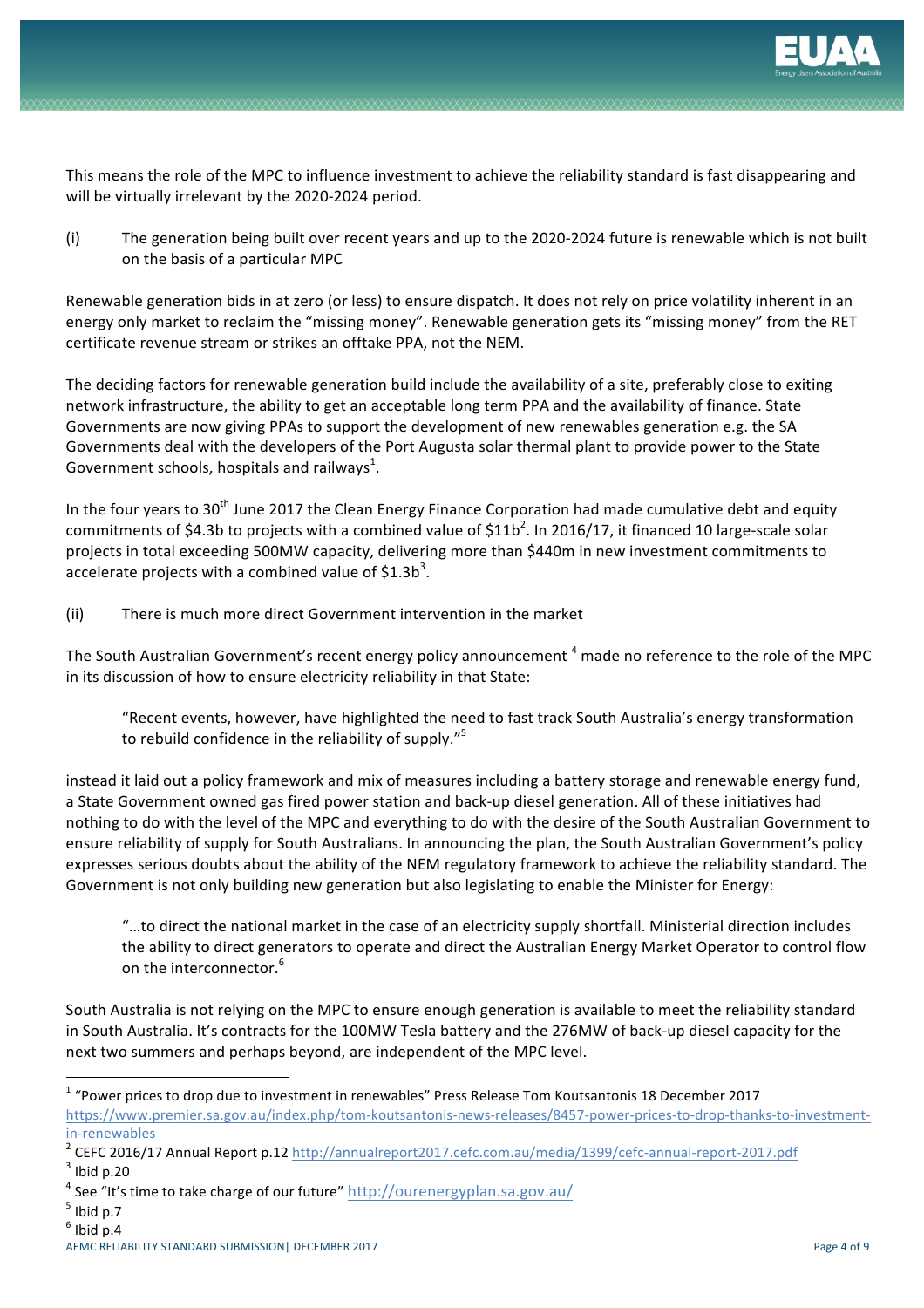

The Federal Government's proposed expansion Snowy Hydro 2.0 also seems independent on the MPC level. It is driven by Federal Government's ability to use its partial ownership (and it is seeking to go to 100% ownership with the purchase of the shares of the NSW and Victorian Governments) to respond to confidence to meet market concerns about system reliability with expanding renewables penetration.

The reverse auctions for renewable generation by the Victorian, Queensland and ACT Governments is driven by carbon reduction objectives, not a MPC level.

(iii) If coal power station is built it will be on the basis of some form of Government subsidy, not the MPC level

All the evidence is that the private sector will not finance a new coal fired power station, no matter the MPC. The modelling by the Minerals Council of Australia seeking to justify the competitiveness of a new High Efficiency Low Emissions coal fired power station arrived at its LRMC and hence its viability by assumption – that the WACC required by investors had no risk premium and was the same as for any other generation type – because it output would be purchased under a long term PPA<sup>7</sup>. Again, in this case the MPC was irrelevant. At present and at least up to the 2020-2024 period the only off-taker would be a Government entity.

(iv) It appears the NEG is going to provide a very strong incentive to build new generation to meet the reliability standard

While we only have a high-level information on how the NEG will work, as the Panel notes (p. 23):

"The Guarantee is made up of two components that will require electricity retailers across the national electricity market to contract for reliable and lower emissions generation each year.

A reliability component will be set to deliver the right level of "flexible dispatchable resources" which include any "form of technology, generation, batteries and demand that can respond to a request by the operator to increase or decrease their output over a defined time interval".

There is the potential that this reliability component will render the need for an MPC to encourage investment to meet the reliability standard, redundant.

What these developments indicate is that the NEM we have now, and will increasingly have in the 2020-2024 period, is not "market based". As Governments are increasing their explicit intervention to achieve reliability and emissions objectives, investors re-evaluate their risk appetite, technology developments change relative generation costs, demand response expands etc., the energy only market that the MPC setting was developed to support as a market solution, is disappearing.

There is a need for a much more holistic approach to the issue of reliability that takes account of the myriad of other developments underway in the NEM, rather than seeking to simply review existing mechanisms on the assumption that they are still relevant.

<u> 1989 - Johann Barn, mars ann an t-Amhain an t-Amhain an t-Amhain an t-Amhain an t-Amhain an t-Amhain an t-Amh</u>

AEMC RELIABILITY STANDARD SUBMISSION| DECEMBER 2017 Page 5 of 9  $^7$  Soltice Development Services "Prospects for a HELE USC Coal fired Power Station" June 2017 p.87 http://www.minerals.org.au/news/independent\_report\_backs\_modern\_coal\_generation\_for\_australia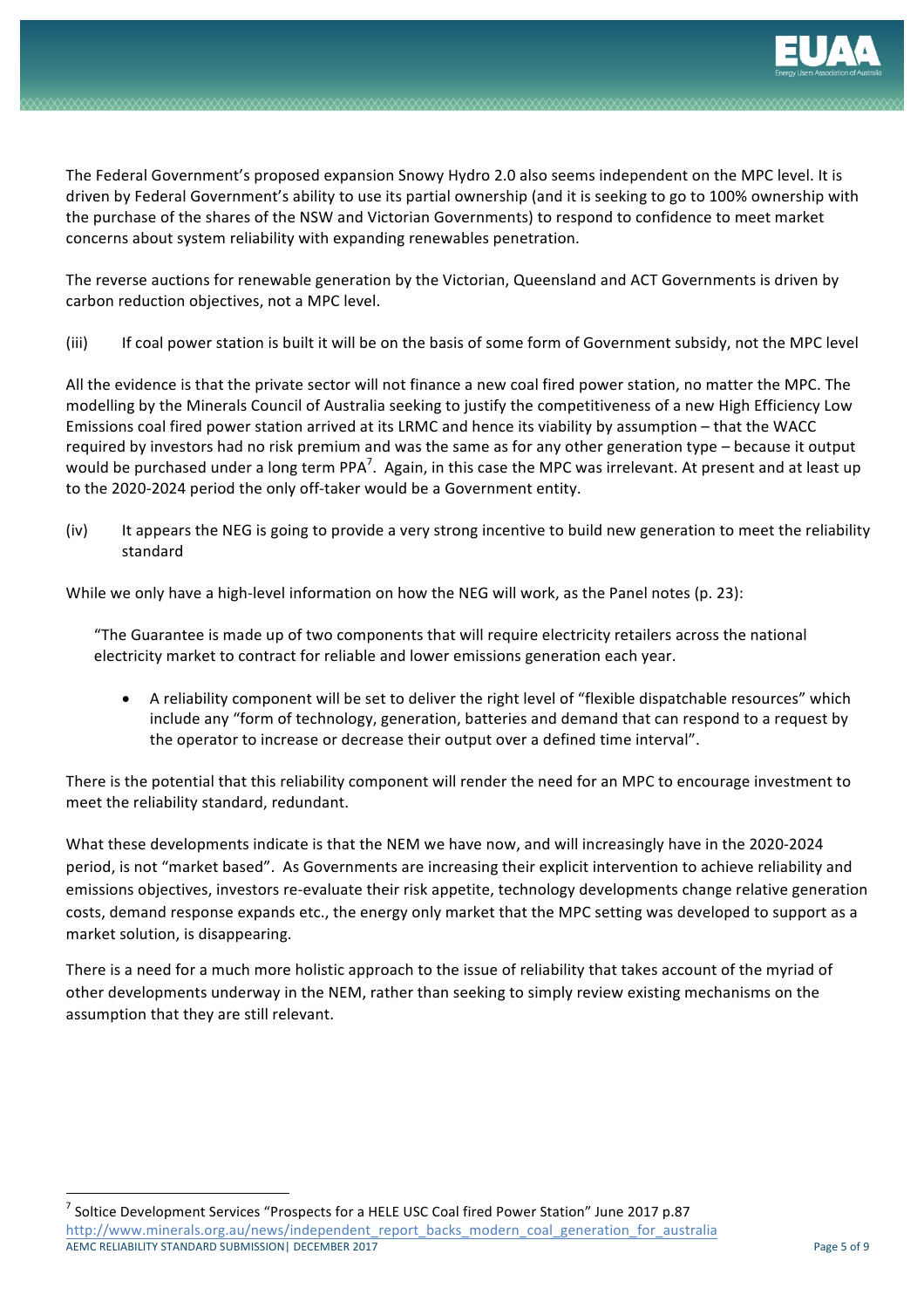

### What role has the market price cap played in supporting new generation since the last reliability settings review?

The AER State of the Energy Market 2017 p. 37 concluded:

"Since 2012–13, capacity additions to the NEM have largely been in wind and solar plant. All plant retirements over this period have been in coal fired plant, but some gas-powered plant has been mothballed.

Of the 2000 MW of plant capacity added over the five years to 31 March 2017, 92 per cent was in renewables (80 per cent wind and 12 per cent solar), which the RET scheme subsidises. The balance of investment was in waste coal mine gas and diesel plant. Table 1.3 lists capacity added since 1 July 2015. At March 2017, a further 125 MW of solar capacity and over 600 MW of wind capacity was committed to the market (table 1.4)



Figure 1.16

Further, the AER report showed that all of the generation plant exiting the market since 2011 has been dispatchable plant.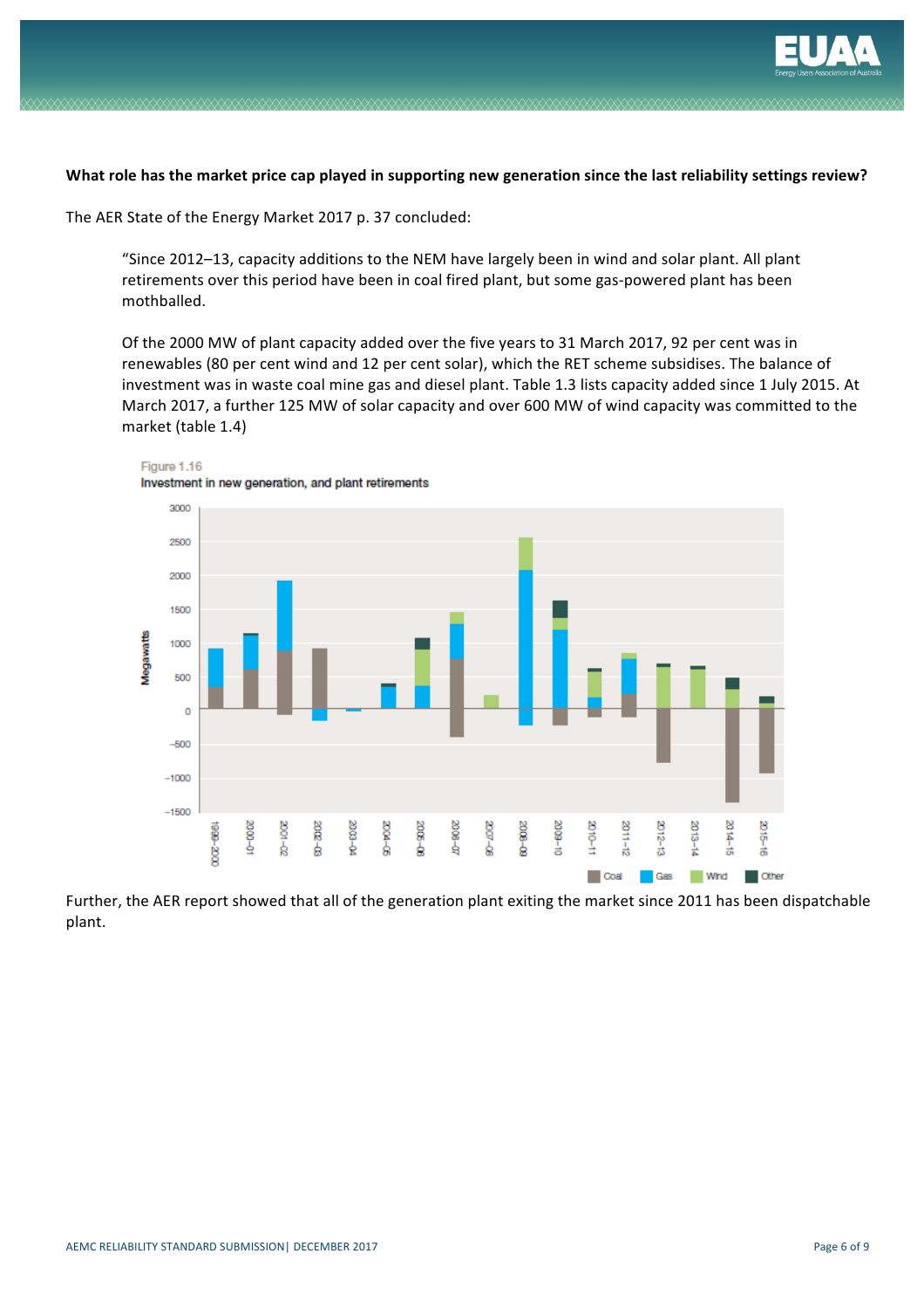

|                      |                      | <b>GENERALION</b> | <b>CAPACITY</b>   | <b>STATUS</b>                                                                         |
|----------------------|----------------------|-------------------|-------------------|---------------------------------------------------------------------------------------|
|                      |                      |                   |                   |                                                                                       |
| Swanbank B           | Qld                  | <b>CCGT</b>       | 480               | Decommissioned<br>progressively between April<br>2010 and May 2012                    |
| Munmorah             | <b>NSW</b>           | Coal              | 600               | Retired                                                                               |
| Tarong               | Qld                  | Coal              | 700               | Closed 2012 to 2014                                                                   |
| Collinsville         | Qld                  | Coal              | 180               | Retired                                                                               |
| Morwell, Brix        | Vic                  | Coal              | 205               | Retired                                                                               |
| Wallerawang C        | <b>NSW</b>           | Coal              | 1000              | Retired                                                                               |
| Redbank              | NSW                  | Coal              | 144               | Retired                                                                               |
| <b>Pelican Point</b> | SΔ                   | <b>CCGT</b>       | 249               | Half capacity withdrawn.<br>Announced return to full<br>capacity in June quarter 2017 |
| Swanbank E           | Old                  | CCGT              | 385               | Placed into cold storage.<br><b>Expected to return December</b><br>2018               |
| Northern             | SΔ                   | Coal              | 540               | Retired                                                                               |
| Playford B           | SΑ                   | Coal              | 200               | Retired                                                                               |
| Anglesea             | Vic                  | Coal              | 150               | Retired                                                                               |
| Hazelwood            | Vic                  | Coal              | 1600              | Retired                                                                               |
| ANNOUNCED WITHDRAWAL |                      |                   |                   |                                                                                       |
| Smithfield           | <b>NSW</b>           | Gas               | 171               | Retirement                                                                            |
| <b>Tamar Valley</b>  | Tas                  | <b>CCGT</b>       | 208               | Mothballing                                                                           |
| Mackay               | Qld                  | <b>OCGT</b>       | 34                | Retirement                                                                            |
| Daandine             | Qld                  | <b>CCGT</b>       | 33                | <b>Retirement</b>                                                                     |
| Liddell              | <b>NSW</b>           | Coal              | 2000              | <b>Retirement</b>                                                                     |
|                      | <b>POWER STATION</b> | <b>REGION</b>     | <b>TECHNOLOGY</b> | (MW)                                                                                  |

#### Table 1.5 Generation withdrawals from 2011-12

COGT, combined cycle gas turbine; MW, megawatts; OCGT, open cycle gas turbine.

Sources: company announcements; AEMO, Electricity statement of opportunities (various years).

This data suggests that the MPC is not serving to encourage new dispatchable plant to enter the market to support achievement of the reliability standard. It is also not preventing existing dispatchable plant from exiting the market and, in doing so, creating risks to meeting the reliability standard.

The Panel seems to acknowledge the declining role of the MPC in new investment when it commented in response to the PIAC submission arguing similar points to those above (p.130):

"The Panel notes that in almost all circumstances, the MPC does have a marginal impact on investment and capacity and notes the broader uncertainty in the market.

But the Draft Report does not provide any evidence to support this proposition. There is no evidence provided of any discussions the Panel has had with potential developers of new generation in seeking to understand the factors driving their investment decision. The evidence in the market is that the factors driving investment now and in the 2020-2024 period are/will include:

- Level of behind the meter generation and demand response and hence level of grid demand
- Renewable Energy Target
- Level of CEFC support/subsidy
- The level of direct government intervention in new generation build
- Availability and price of gas
- Potential price on carbon
- National Energy Guarantee details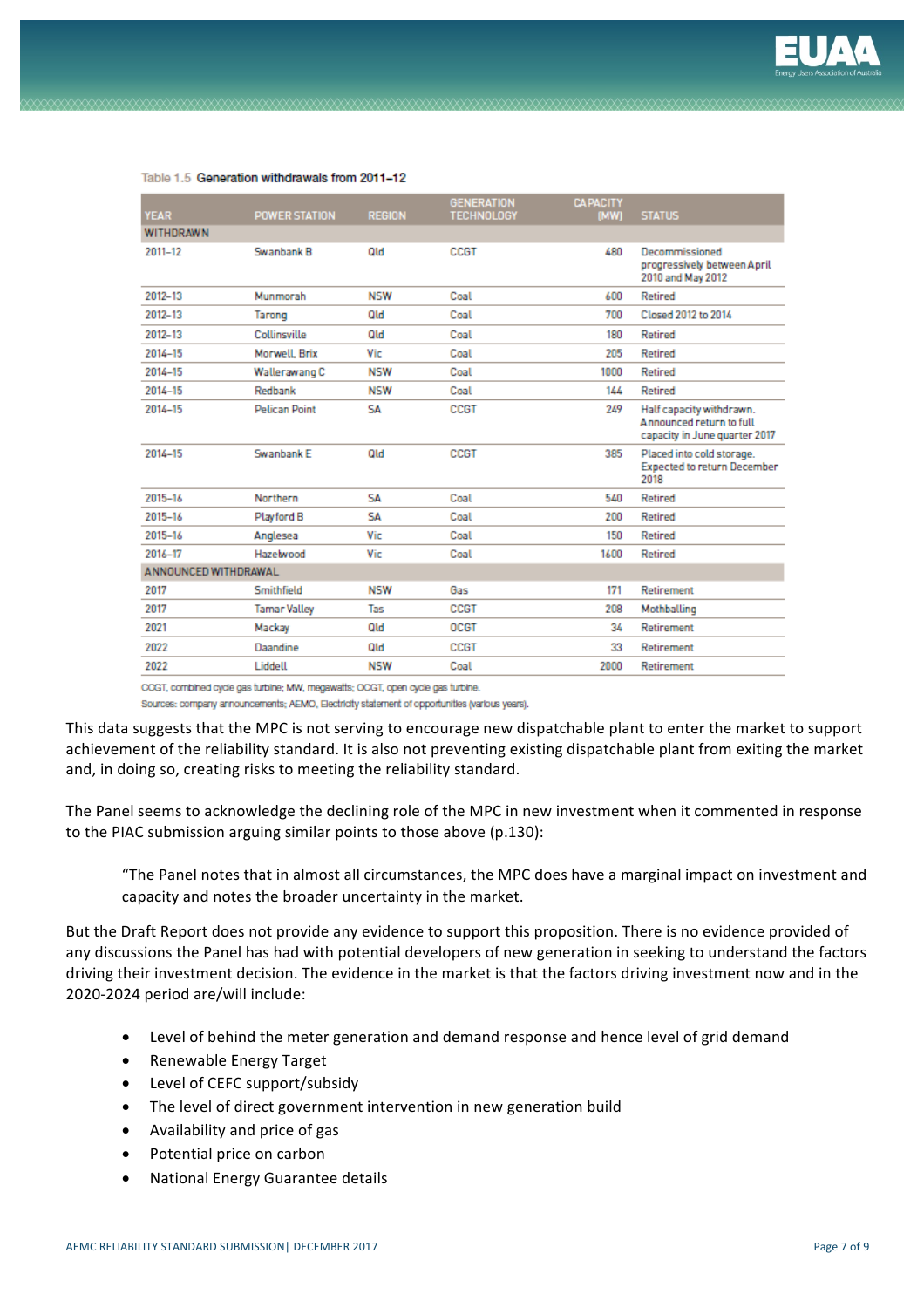

With not even a "marginal" impact of the MPC. Even if the MPC has a "marginal" impact on investment decisions, the Panel has not addressed the question:

"Will a fall in the MPC mean less than optimal investment will occur to meet the reliability standard?"

## **Will the proposed MPC protect market participants and consumers from excessively high prices?**

The EUAA agrees with the Panel's view that a \$14,000 MPC protects consumers from excessively high prices. Given the Panel's view we would expect that they would also agree with the proposition that:

"A MPC of <\$14,000 would offer even great protection for consumers from excessively high prices."

The Panel's response may then be something like "but we have to balance the need to protect consumers from excessively high prices against the need to provide a signal to investors to build new capacity to ensure the market meet the reliability standard". The Panel describes<sup>8</sup> the trade-off it has make "on behalf of consumers" between a higher MPC exposing consumers to greater price risk and a lower MPC sending inefficient price signals for operation and investment "resulting in higher costs over the long term".

The EUAA's view is that the trade-off made by the Panel on consumers' behalf in the Draft Report is not in the longterm interests of consumers. We are not suggesting the MPC go down to the \$300/MWh in the Box 3.2 example. But it would be substantially lower than the current level given that a much lower MPC would not result in a change in the operation and investment in generation capacity that would lead to unserved energy above the reliability standard. 

The debate on the likely impact of the National Energy Guarantee has highlighted concerns about the potential market power of some generators. This market power is enabled by a combination of the market concentration, bidding rules and the MPC. While we recognise the bidding, rules are not within the scope of this review, what is in scope is the level of the MPC and how that will, in the absence of any change in market concentration or bidding rules, potentially facilitate increased price risk for consumers under the NEG.

Even if this review does not result in a change in the MPC, it is imperative that the MPC be reviewed in the light of the details on the NEG and not have to wait for the regular 4 years review. To not undertake this review runs a high risk that the impact of bad policy will be magnified considerably.

## **Why is "stability" in the long-term interests of consumers?**

The Draft Report argues that the MPC should not be changed because stability is inherently good. "Stability" is aligned with "certainty" and "predictability" as the Draft Report notes (p.3-4):

"The Panel does not wish to unnecessarily exacerbate uncertainty in the market. We have therefore weighted our decisions in this review in favour of supporting certainty and stability in the national electricity market ".

Given the materiality test applied by the Panel, the Draft Report provides no supporting analysis that "stability" is materially better that a change. It seems the Panel has placed the onus of proof on those who advocate change rather than applying its own test to its own analysis and conclusions. Where it does apply the materiality test the arguments are more qualitative that quantitative.

 $8$  See Box 3.2 p. 54

<u> 1989 - Johann Barn, mars ann an t-Amhain an t-Amhain an t-Amhain an t-Amhain an t-Amhain an t-Amhain an t-Amh</u>

AEMC RELIABILITY STANDARD SUBMISSION| DECEMBER 2017 **Page 8 of 9** Page 8 of 9